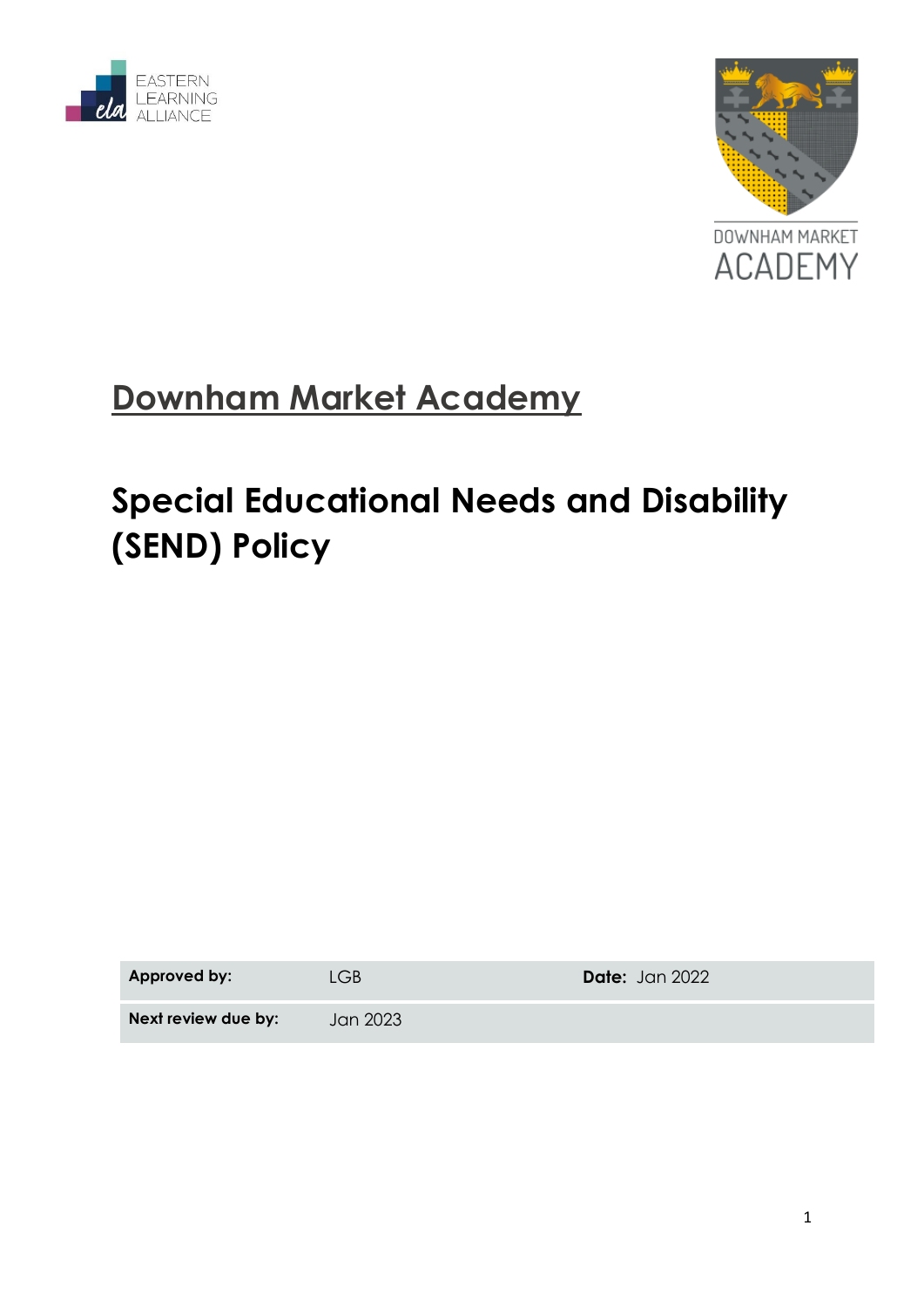## **Special Educational Needs and Disability (SEND) Policy**

### **Contents**

#### <span id="page-1-0"></span>**Introduction**

This policy complies with the legal requirements set out in Part 3 of the Children and Families Act (2014) and the Special Educational Needs and Disabilities Code of Practice 0-25 (2014) and has been written with reference to the Schools SEN Information Report Regulations (2014), the Equality Act (2010), the Teachers' Standards (2012) and the Governors' Handbook (2015).

This policy should be read together with the Special Educational Needs and Disability (SEND) Information on the school website, our Accessibility Statement, our policy for Supporting Students at School with Medical Needs, our Equality Objectives and our Teaching and Learning Policy.

This Special Educational Needs and Disabilities (SEND) Policy was created and developed by the Special Educational Needs Coordinator (SENDCo), Natalie Paine, in liaison with a member of the senior leadership team, and the SEND Governor. This policy reflects important aspects of our school ethos, in particular, using our best efforts to work together to support all students to realise their potential. Teachers, students and parents/carers are consulted and involved, when necessary in our SEND provision.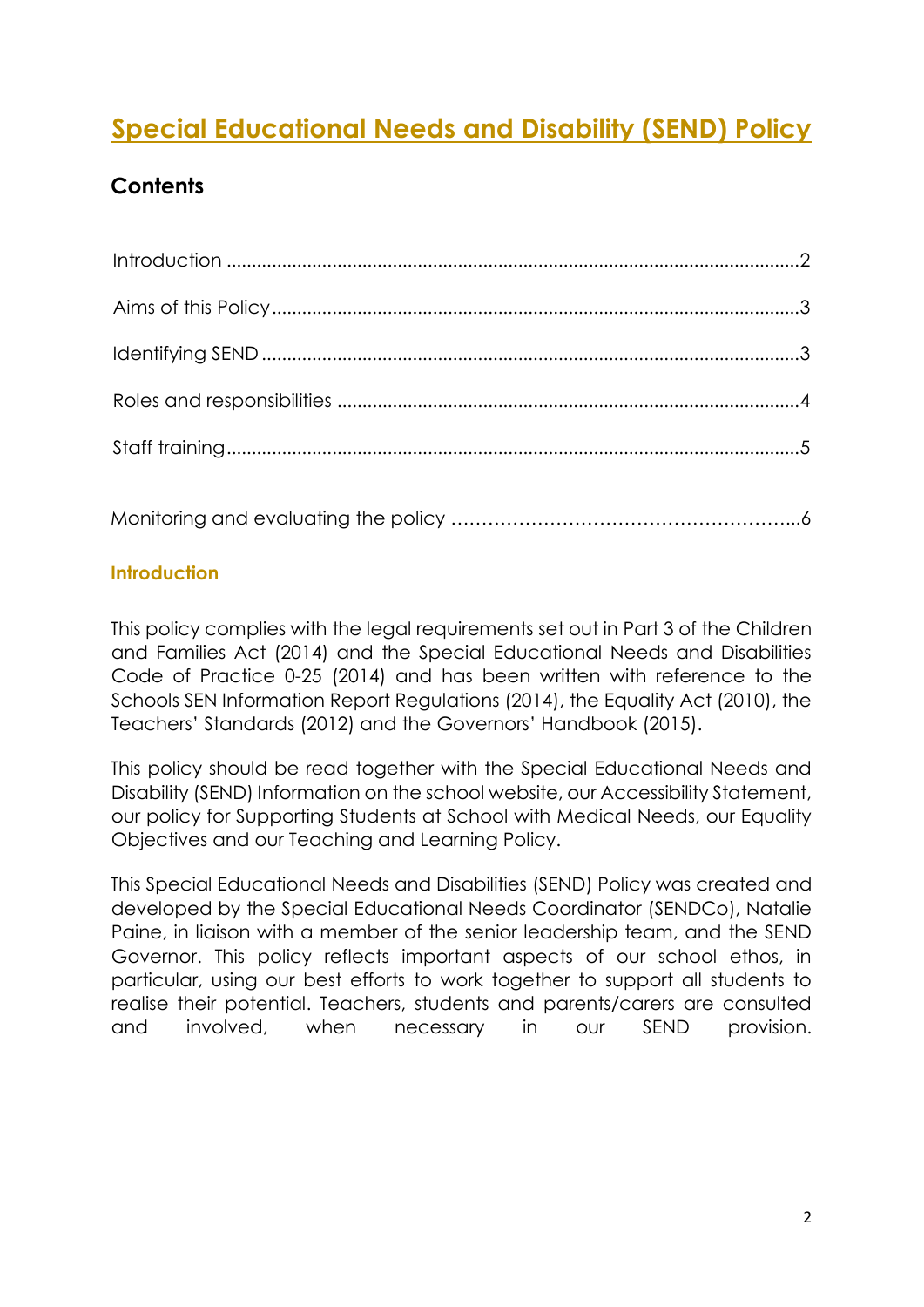#### <span id="page-2-0"></span>**Aims of this Policy**

#### **We aim to:**

- Ensure that every student in our care realises their potential
- Ensure whenever possible students with SEND are fully included in the activities of the school alongside students who do not have SEND
- Work in partnership with parents/carers and students by requesting, monitoring and responding to their views
- Ensure a high level of staff expertise to meet student needs, through welltargeted continuing professional development
- Make reasonable adjustments for those with a disability by taking action to increase access to the curriculum, the environment and to printed information
- Support students with medical conditions to achieve full inclusion in all school activities by meeting their medical needs, in consultation with health and social care professionals
- Work in cooperative and productive partnership with the Local Authority and other agencies to ensure there is a multi-professional approach to meeting the needs of all vulnerable learners
- Secure additional provision and resources where required so that students can access quality first teaching in the mainstream classroom

### <span id="page-2-1"></span>**Identifying SEND**

We know students may need additional support for their special educational needs if:

- It is clear that a student is not making expected levels of progress
- Observations of the student indicate that they have additional needs in one or more of the four broad areas of need: communication and interaction cognition and learning: social, emotional and mental health; sensory/physical
- Screening reveals additional needs, either on entry or as a result of a concern about gaps in knowledge and/or skills
- Concerns are raised by parents/carers, external agencies, teachers, or the previous school regarding a student's level of progress or inclusion or a student asks for help.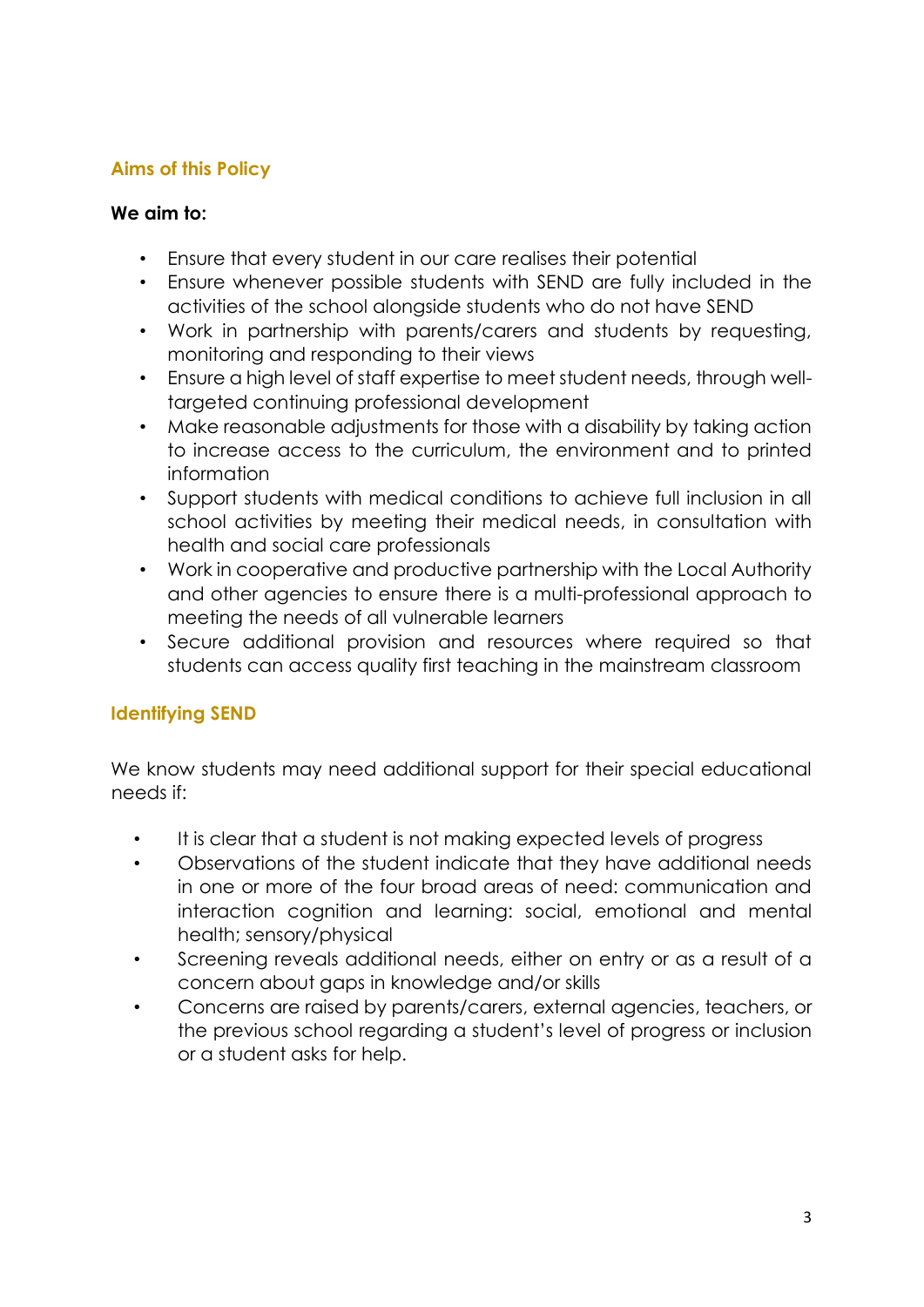#### **How we monitor expected progress**

All students have individual targets set in line with national outcomes. Parents/ carers are informed of these via the reporting system and at events such as parents' evenings.

Student attainment is tracked using the whole school tracking system and those not making expected levels of progress are quickly identified. These students are then discussed in termly progress meetings that are undertaken between the subject teacher and an appropriate member of staff, and, if appropriate, the student.

Additional action to increase the rate of progress will be then identified and recorded that will include a review of the impact of the differentiated or adapted teaching being provided to the student, and if required, provision to the teacher of additional strategies to further support the success of the student.

Where it is decided during this early discussion that special educational provision is required to support increased rates, parents will be informed that the school considers their child may require SEN support and their partnership sought in order to improve attainment.

#### <span id="page-3-0"></span>**Roles and responsibilities**

#### **The SENDCO**

The SENDCo is Natalie Paine, who has overall responsibility for SEND.

The Assistant SENDCo is Beverly Ireland.

Their role and responsibilities are to:

- Work with the Head teacher and SEND Governor to determine the strategic development of the SEND policy and provision in the school
- Have day-to-day responsibility for the operation of this SEND policy and the coordination of specific provision made to support individual pupils with SEND, including those who have EHC plans
- Provide professional guidance to colleagues and work with staff, parents, and other agencies to ensure that pupils with SEN receive appropriate support and high quality teaching
- Advise on the graduated approach to providing SEN support
- Advise on the deployment of the school's delegated budget and other resources to meet students' needs effectively
- Be the point of contact for external agencies, especially the local authority and its support services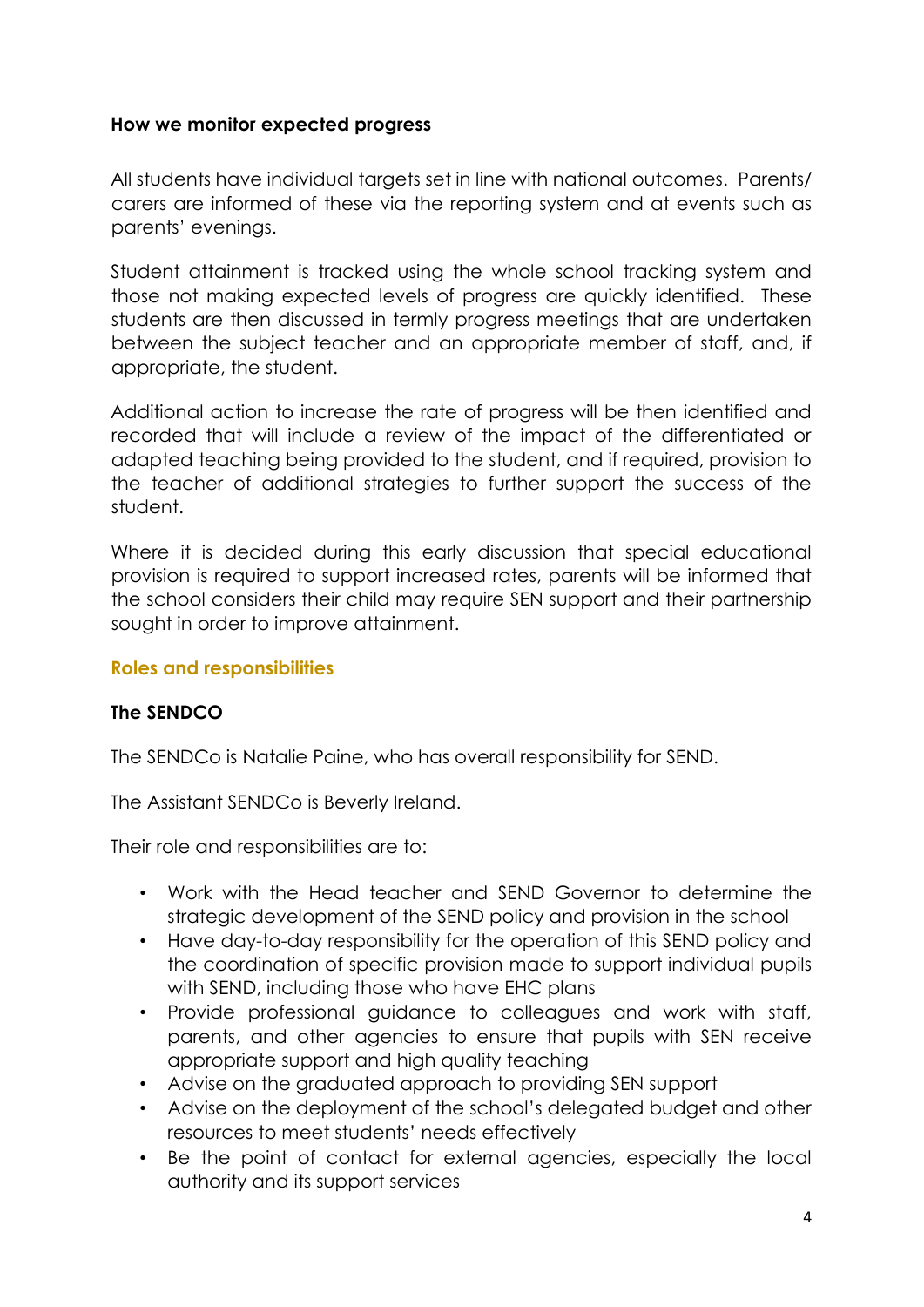- Liaise with potential next providers of education to ensure students and their parents are informed about options and a smooth transition is planned
- Work with the Headteacher and Local Governing Board to ensure that the school meets its responsibilities under the Equality Act 2010 with regard to reasonable adjustments and access arrangements
- Ensure the school keeps the records of all pupils with SEND up to date.

#### **The SEND Governor**

The SEND governor will:

- Help to raise awareness of SEND issues at local governing board meetings
- Monitor the quality and effectiveness of SEN and disability provision within the school and update the governing board on this
- Work with the Headteacher and SENDCo to determine the strategic development of the SEND policy and provision in the school.

#### **The Head teacher**

The Head teacher will:

 Work with the SENDCo and SEND Governor to determine the strategic development of the SEND policy and provision in the school.

#### **Subject teachers**

Each class teacher is responsible for:

- The progress and development of every student in their class
- Working closely with teaching assistants or specialist staff to plan and assess the impact of support and interventions and how they can be linked to classroom teaching
- Working with the SENDCo to review each student's progress and development and decide on any changes to provision
- Ensuring they follow this SEND policy.

#### <span id="page-4-0"></span>**Staff training**

The SENDCo has completed the NASENCo award to comply with clause 64 of the Children and Families Act (2014). She also holds the Certificate in Psychometric Testing, Assessment and Access Arrangements (CPT3A).